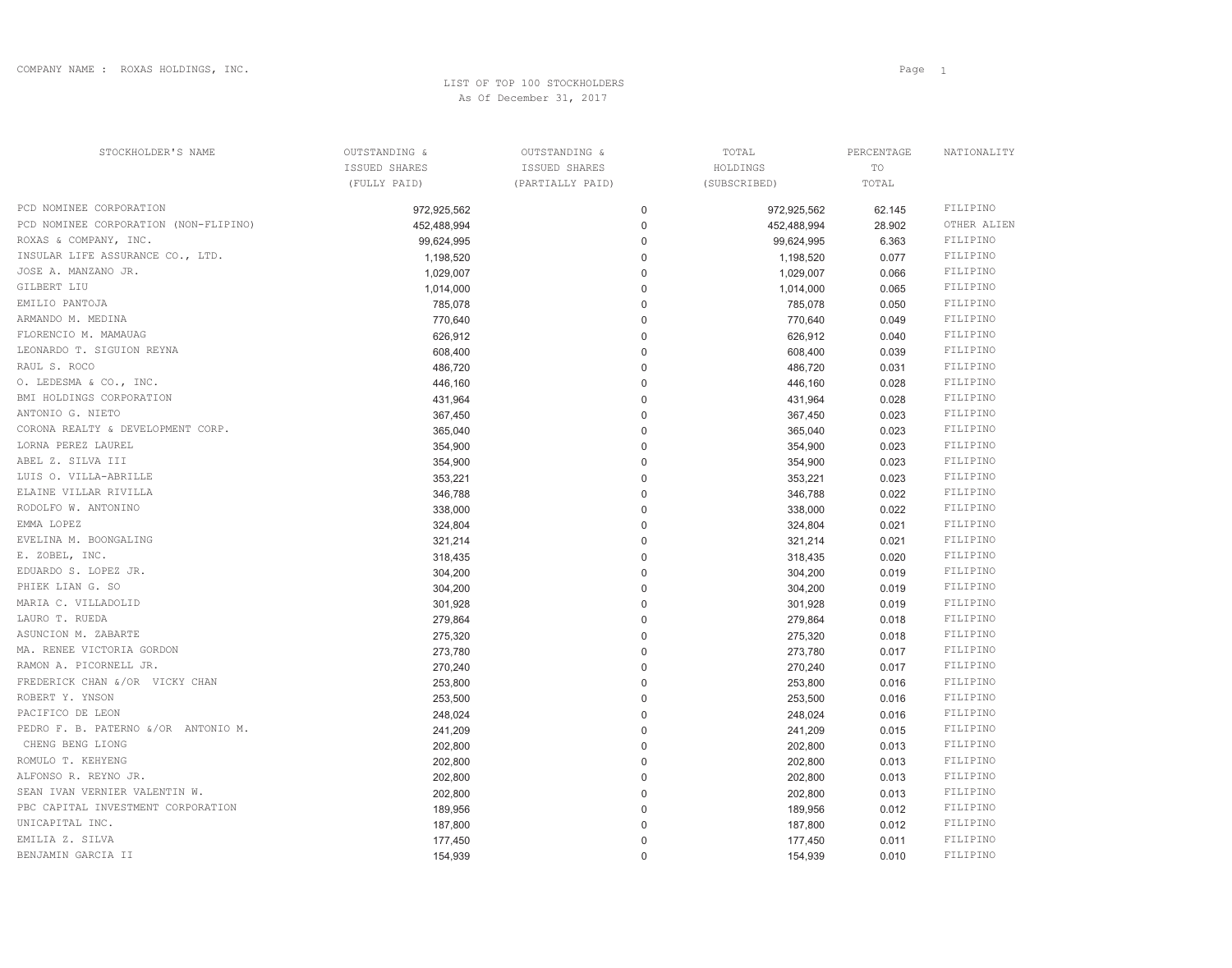## LIST OF TOP 100 STOCKHOLDERSAs Of December 31, 2017

| Page <sub>2</sub> |  |
|-------------------|--|
|                   |  |

| STOCKHOLDER'S NAME                           | OUTSTANDING & | OUTSTANDING &    | TOTAL        | PERCENTAGE | NATIONALITY |
|----------------------------------------------|---------------|------------------|--------------|------------|-------------|
|                                              | ISSUED SHARES | ISSUED SHARES    | HOLDINGS     | TO         |             |
|                                              | (FULLY PAID)  | (PARTIALLY PAID) | (SUBSCRIBED) | TOTAL      |             |
| GOMES TAN-AFUAN                              | 152,100       | 0                | 152,100      | 0.010      | FILIPINO    |
| NELSON G. TAN-AFUAN                          | 152,100       | 0                | 152,100      | 0.010      | FILIPINO    |
| ANDREA FRONTERA                              | 151,288       | 0                | 151,288      | 0.010      | FILIPINO    |
| RAY C. ESPINOSA                              | 150,000       | 0                | 150,000      | 0.010      | FILIPINO    |
| GODOFREDO V. VASQUEZ &/OR RICHARD<br>VASQUEZ | 144,417       | 0                | 144,417      | 0.009      | FILIPINO    |
| MANUEL D. RECTO                              | 140,400       | 0                | 140,400      | 0.009      | FILIPINO    |
| PEDRO A. DE CASTRO                           | 137,863       | 0                | 137,863      | 0.009      | FILIPINO    |
| DOLORES M. CALANOG                           | 137,619       | 0                | 137,619      | 0.009      | FILIPINO    |
| DOLORES MACATANGAY                           | 137,619       | 0                | 137,619      | 0.009      | FILIPINO    |
| LUIS N. LOPEZ                                | 136,585       | 0                | 136,585      | 0.009      | FILIPINO    |
| FRANCISCO UY                                 | 128,800       | 0                | 128,800      | 0.008      | FILIPINO    |
| CALIXTO CASANOVA                             | 123,991       | 0                | 123,991      | 0.008      | FILIPINO    |
| GREGORIO LAINEZ                              | 123,991       | 0                | 123,991      | 0.008      | FILIPINO    |
| FAUSTO R. PREYSLER JR.                       | 121,680       | 0                | 121,680      | 0.008      | FILIPINO    |
| RAMIRO M. PALACIO                            | 120,944       | 0                | 120,944      | 0.008      | FILIPINO    |
| EDNA P. ALARAS EDNA PALACIO ALARAS           | 120,943       | 0                | 120,943      | 0.008      | FILIPINO    |
| AMOR PALACIO FALGUI                          | 120,943       | 0                | 120,943      | 0.008      | FILIPINO    |
| EMELITA PALACIO NOCHE                        | 120,943       | 0                | 120,943      | 0.008      | FILIPINO    |
| EXALTACION MAGLUNOG PALACIO                  | 120,943       | 0                | 120,943      | 0.008      | FILIPINO    |
| GIL M. PALACIO                               | 120,943       | 0                | 120,943      | 0.008      | FILIPINO    |
| FILINVEST CAPITAL, INC.                      | 115,258       | 0                | 115,258      | 0.007      | FILIPINO    |
| JOSE T. UNSON                                | 111,589       | 0                | 111,589      | 0.007      | FILIPINO    |
| UCPB CAPITAL CORPORATION                     | 108,000       | 0                | 108,000      | 0.007      | FILIPINO    |
| GREGORIO C. PANGANIBAN                       | 105,864       | 0                | 105,864      | 0.007      | FILIPINO    |
| EDGARDO LORENZO &/OR JANET                   | 105,768       | 0                | 105,768      | 0.007      | FILIPINO    |
| PRESENTACION A. AFABLE                       | 104,928       | 0                | 104,928      | 0.007      | FILIPINO    |
| LAURA T. ACAMPADO                            | 104,130       | 0                | 104,130      | 0.007      | FILIPINO    |
| LEAH T. LOPEZ                                | 104,130       | 0                | 104,130      | 0.007      | FILIPINO    |
| GODOFREDO G. TRAJANO, JR.                    | 104,130       | 0                | 104,130      | 0.007      | FILIPINO    |
| CARMEN MENDOZA                               | 103,995       | 0                | 103,995      | 0.007      | FILIPINO    |
| UCPB CAPITAL CORPORATION                     | 103,320       | 0                | 103,320      | 0.007      | FILIPINO    |
| TONY ANG                                     | 101,400       | 0                | 101,400      | 0.006      | FILIPINO    |
| RECAREDO E. REYES &/OR LOURDES Z.<br>REYES   | 101,400       | 0                | 101,400      | 0.006      | FILIPINO    |
| JOVITA SALES                                 | 101,400       | 0                | 101,400      | 0.006      | FILIPINO    |
| ABEL Z. SILVA III                            | 101,400       |                  | 101,400      | 0.006      | FILIPINO    |
| PEDRO O. TAN                                 | 101,400       |                  | 101,400      | 0.006      | FILIPINO    |
| JOSE R. TENGCO JR.                           | 101,400       |                  | 101,400      | 0.006      | FILIPINO    |
| MARIA SOCORRO YULO TUVILLA                   | 101,400       |                  | 101,400      | 0.006      | FILIPINO    |
| SANTIAGO R. ELIZALDE                         | 100,000       |                  | 100,000      | 0.006      | FILIPINO    |
| QUIRINO T. KEHYENG                           | 100,000       |                  | 100,000      | 0.006      | FILIPINO    |
| LIBORIO ANDAL                                | 99,208        |                  | 99,208       | 0.006      | FILIPINO    |
| SONIA MARIE T. NG                            | 97,344        | 0                | 97,344       | 0.006      | FILIPINO    |
|                                              |               |                  |              |            |             |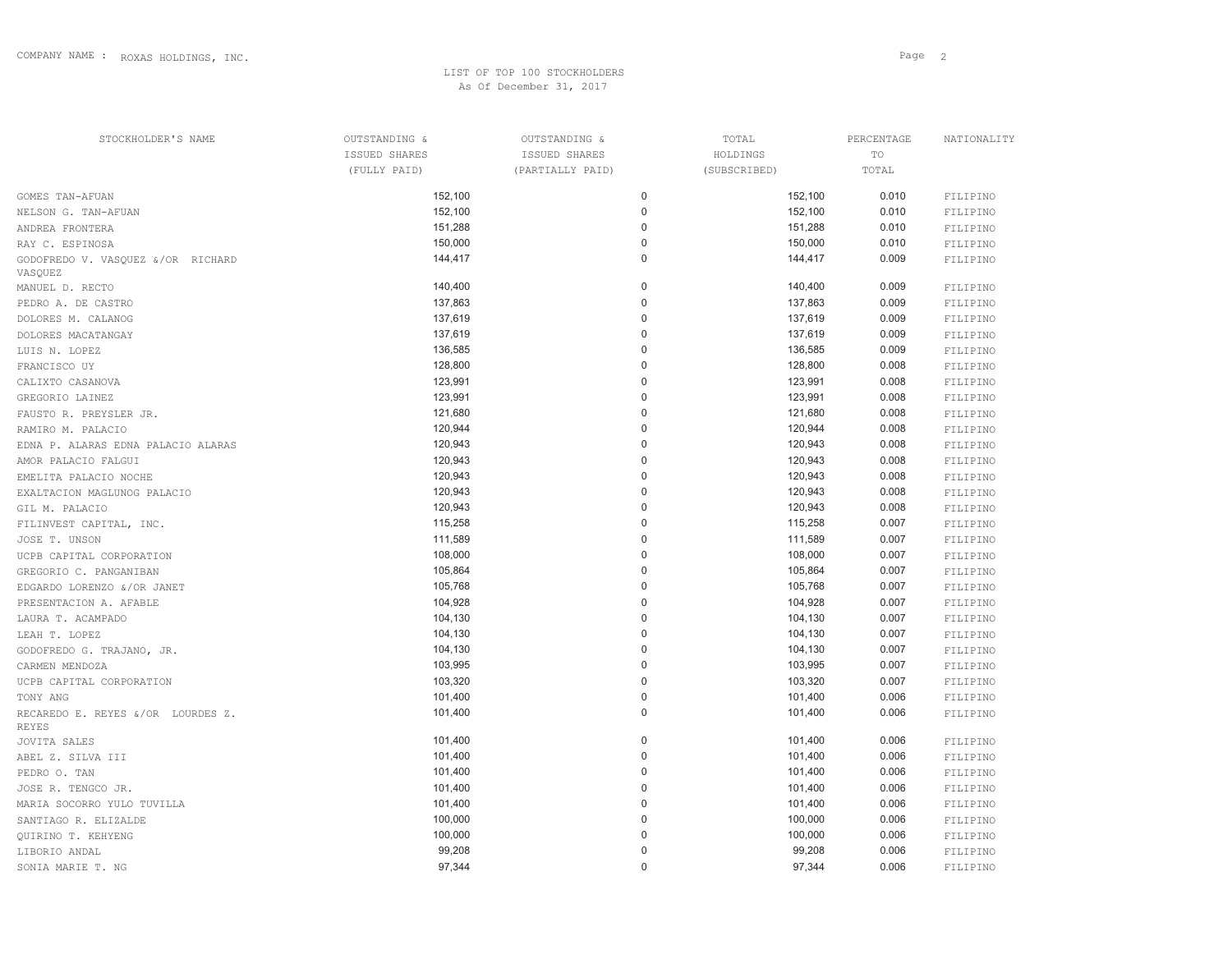| STOCKHOLDER'S NAME               | OUTSTANDING & | OUTSTANDING &    | TOTAL        | PERCENTAGE | NATIONALITY |
|----------------------------------|---------------|------------------|--------------|------------|-------------|
|                                  | ISSUED SHARES | ISSUED SHARES    | HOLDINGS     | TO         |             |
|                                  | (FULLY PAID)  | (PARTIALLY PAID) | (SUBSCRIBED) | TOTAL      |             |
| MARCELINA DE FAGARA              | 96,086        | 0                | 96,086       | 0.006      | FILIPINO    |
| FELICISIMA PANGANIBAN            | 96,036        | 0                | 96,036       | 0.006      | FILIPINO    |
| RAFAEL A. FRANCISCO              | 94,402        | 0                | 94,402       | 0.006      | FILIPINO    |
| CARMITA TABAQUERO                | 92,679        | 0                | 92,679       | 0.006      | FILIPINO    |
| FRANCISCO VILLAFRIA              | 91,827        | O                | 91,827       | 0.006      | FILIPINO    |
| AMBROCIO EVANGELISTA &/OR AMALIA | 90,854        | O                | 90,854       | 0.006      | FILIPINO    |
| ROGELIO ARNIGO                   | 90,840        | $\Omega$         | 90,840       | 0.006      | FILIPINO    |
| CANDELARIA MAGSINO               | 89,271        | O                | 89,271       | 0.006      | FILIPINO    |
| MELCHOR A. LAYSON                | 88,000        | 0                | 88,000       | 0.006      | FILIPINO    |
| RAMON G. TRAJANO                 | 86,775        | 0                | 86,775       | 0.006      | FILIPINO    |
| FERNANDO STA. CRUZ               | 86,352        | $\Omega$         | 86,352       | 0.006      | FILIPINO    |
| URBANCORP INVESTMENT, INC.       | 86,112        | O                | 86,112       | 0.006      | FILIPINO    |
| ROSARIO G. ABRAHAM               | 85,176        | $\Omega$         | 85,176       | 0.005      | FILIPINO    |
| KATHERINE G. DE GUZMAN           | 85,176        | 0                | 85,176       | 0.005      | FILIPINO    |
| CLARITA GONZALES RUFFY           | 84,141        | $\Omega$         | 84,141       | 0.005      | FILIPINO    |
| TOMAS T. GO                      | 82,800        | 0                | 82,800       | 0.005      | FILIPINO    |
| FELIPE L. GOZON                  | 81,120        | 0                | 81,120       | 0.005      | FILIPINO    |
| MIGUEL NIETO                     | 81,120        | 0                | 81,120       | 0.005      | FILIPINO    |
| MARIANO K. TAN                   | 81,120        | O                | 81,120       | 0.005      | FILIPINO    |
| TERESITA NERA                    | 78,686        | $\Omega$         | 78,686       | 0.005      | FILIPINO    |
| TERESITA V. GANA                 | 78,000        | 0                | 78,000       | 0.005      | FILIPINO    |
| BENJAMIN R. MEDRANO              | 78,000        | 0                | 78,000       | 0.005      | FILIPINO    |
| NICOLAS DIMAANO                  | 77,388        | 0                | 77,388       | 0.005      | FILIPINO    |
| JUANITO REYES                    | 77,388        | 0                | 77,388       | 0.005      | FILIPINO    |
| AMORITA VILLEGAS                 | 77,388        | 0                | 77,388       | 0.005      | FILIPINO    |
| FLORENTINO E. SANTOS JR.         | 77,220        | $\Omega$         | 77,220       | 0.005      | FILIPINO    |
| LUZ FAGARA                       | 75,603        | $\Omega$         | 75,603       | 0.005      | FILIPINO    |
| ARCADIO T. STA. CRUZ             | 73,616        | $\Omega$         | 73,616       | 0.005      | FILIPINO    |
| JJL AGRICULTURAL CORP.           | 70,980        | 0                | 70,980       | 0.005      | FILIPINO    |
| REGINA CAPITAL DEV. CORP. 000351 | 70,000        | 0                | 70,000       | 0.004      | FILIPINO    |
| MARIA R. PEDRAZA                 | 69,397        | $\Omega$         | 69,397       | 0.004      | FILIPINO    |
| TERESITA D. SUI                  | 68,952        | 0                | 68,952       | 0.004      | FILIPINO    |
| ANGELES CARAIG                   | 68,708        | 0                | 68,708       | 0.004      | FILIPINO    |
| FILOMENA MAGSINO                 | 68,708        | 0                | 68,708       | 0.004      | FILIPINO    |
| FILINVEST CAPITAL, INC.          | 67,600        | 0                | 67,600       | 0.004      | FILIPINO    |
| YASMIN P. GUERRERO               | 66,981        | 0                | 66,981       | 0.004      | FILIPINO    |
| RAFAEL C. PALACIO, JR.           | 66,981        | 0                | 66,981       | 0.004      | FILIPINO    |
| MARIEPAZ L. BARCELON             | 66,924        | 0                | 66,924       | 0.004      | FILIPINO    |
| PHILIP VILLADOLID                | 66,660        | 0                | 66,660       | 0.004      | FILIPINO    |
| CORAZON R. RAMOS                 | 66,558        | 0                | 66,558       | 0.004      | FILIPINO    |
| FRANCISCO R. PEREZ               | 66,112        | 0                | 66,112       | 0.004      | FILIPINO    |
| ERNESTA R. VILLADOLID            | 65,138        | $\mathbf 0$      | 65,138       | 0.004      | FILIPINO    |
|                                  |               |                  |              |            |             |

RUBEN Z. SAMONTE **64,896** 64,896 64,896 64,896 64,896 64,896 64,896 64,896 64,896 64,896 64,896 64,896 64,896 64,896 64,896 64,896 **64,896** 65 **64**,896 **64**,896 **64**,896 **64**,896 **61** 

FILIPINO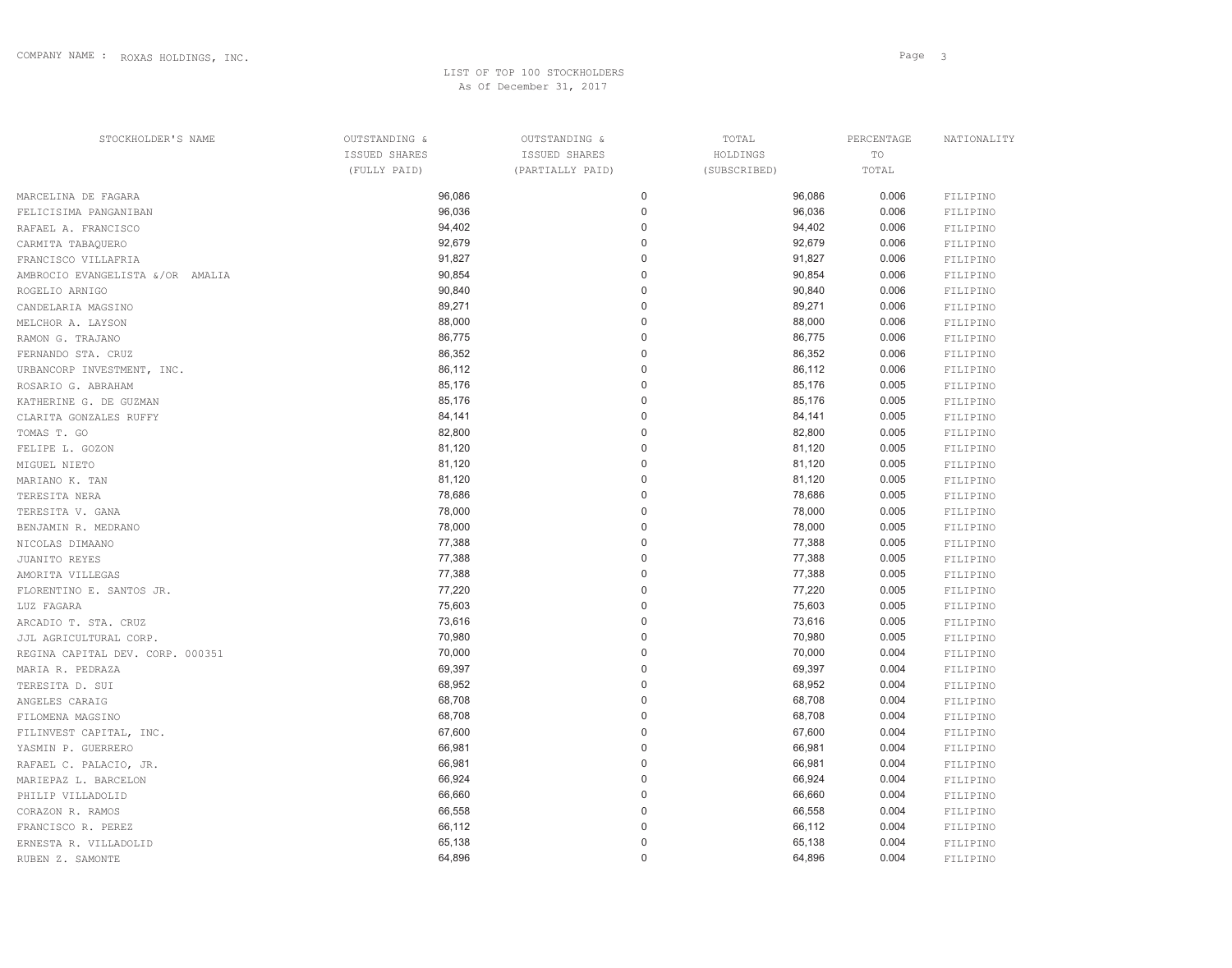expected to the contract of the contract of the contract of the contract of the contract of the contract of the contract of the contract of the contract of the contract of the contract of the contract of the contract of th

## LIST OF TOP 100 STOCKHOLDERSAs Of December 31, 2017

| STOCKHOLDER'S NAME                                         | OUTSTANDING &<br>ISSUED SHARES<br>(FULLY PAID) | OUTSTANDING &<br>ISSUED SHARES<br>(PARTIALLY PAID) | TOTAL<br>HOLDINGS<br>(SUBSCRIBED) | PERCENTAGE<br>TO<br>TOTAL | NATIONALITY                      |
|------------------------------------------------------------|------------------------------------------------|----------------------------------------------------|-----------------------------------|---------------------------|----------------------------------|
| IRENO O. SISON<br>ROSARIO SISON<br>MARK TOM Q. MULINGBAYAN | 62,502<br>62,502<br>62,400                     |                                                    | 62,502<br>62,502<br>62,400        | 0.004<br>0.004<br>0.004   | FILIPINO<br>FILIPINO<br>FILIPINO |
| GRAND TOTAL (130)                                          | 1,548,915,865                                  |                                                    | 1,548,915,865                     |                           |                                  |

**THIS IS A COMPUTER GENERATED REPORT AND IF ISSUED WITHOUT ALTERATION, DOES NOT REQUIRE ANY SIGNATURE.**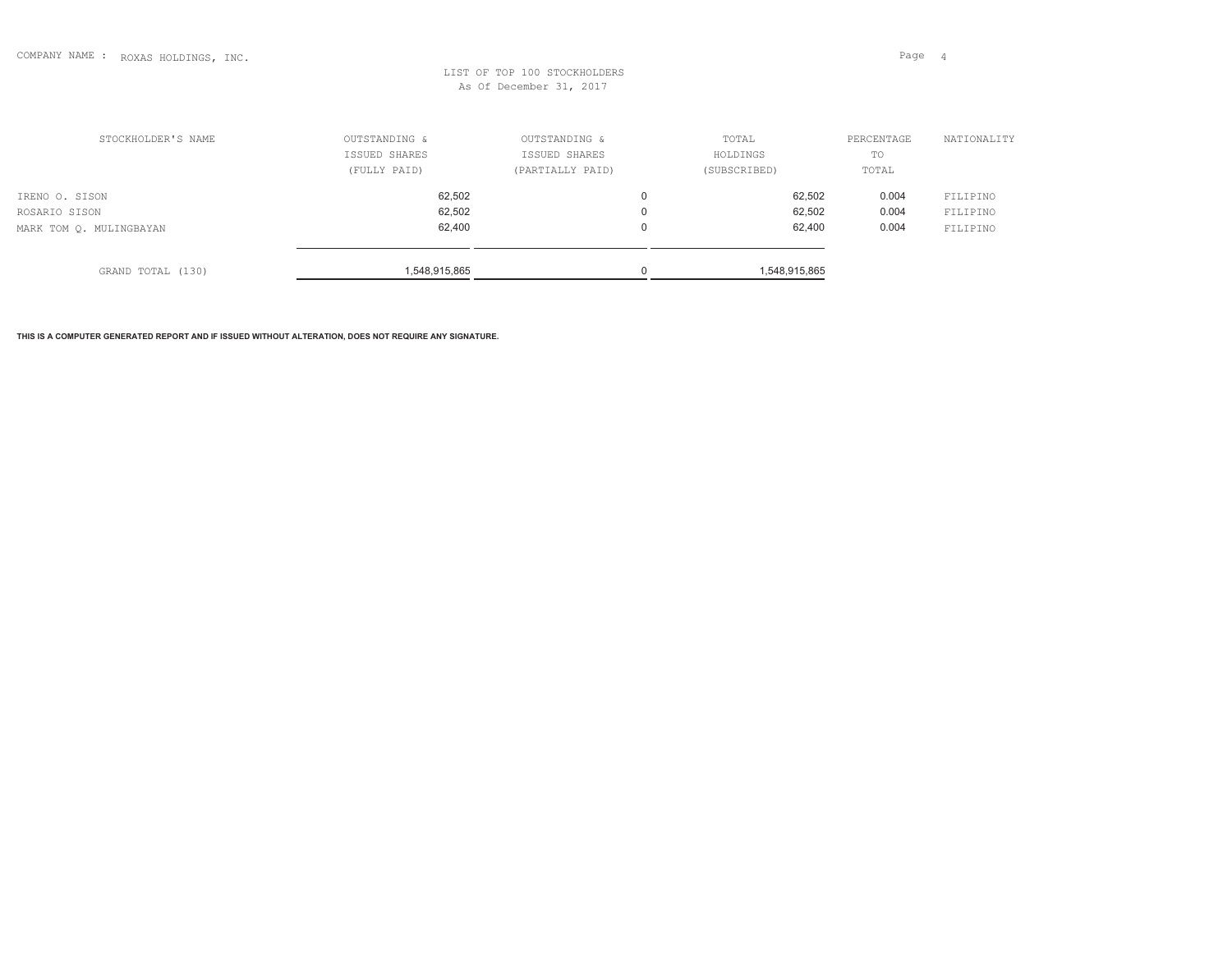## **OUTSTANDING BALANCES FOR A SPECIFIC COMPANY** Company Code - ROX000000000 - Roxas Holdings, Inc.

| <b>Business Date: December 29, 2017</b>                       |                |
|---------------------------------------------------------------|----------------|
| <b>BP NAME</b>                                                | <b>HOLDING</b> |
| FIRST METRO SECURITIES BROKERAGE CORP.                        | 849,223,490    |
| MAYBANK ATR KIM ENG SECURITIES, INC.                          | 304,338,030    |
| RCBC SECURITIES, INC.                                         | 73,858,661     |
| THE HONGKONG AND SHANGHAI BANKING CORP. LTD. - CLIENTS' ACCT. | 14,255,998     |
| <b>BDO SECURITIES CORPORATION</b>                             | 8,433,658      |
| SB EQUITIES, INC.                                             | 6,786,994      |
| RCBC TRUST & INVESTMENT DIVISION                              | 6,762,410      |
| <b>ASTRA SECURITIES CORPORATION</b>                           | 5,308,238      |
| PAPA SECURITIES CORPORATION                                   | 4,633,786      |
| STRATEGIC EQUITIES CORP.                                      | 3,857,089      |
| COL Financial Group, Inc.                                     | 2,777,694      |
| <b>BPI SECURITIES CORPORATION</b>                             | 2,419,121      |
| VALUE QUEST SECURITIES CORPORATION                            | 2,245,000      |
| UNICAPITAL SECURITIES INC.                                    | 2,201,509      |
| E. CHUA CHIACO SECURITIES, INC.                               | 1,674,364      |
| <b>ABACUS SECURITIES CORPORATION</b>                          | 895,400        |
| EASTERN SECURITIES DEVELOPMENT CORPORATION                    | 815,768        |
| HDI SECURITIES, INC.                                          | 757,200        |
| TANSENGCO & CO., INC.                                         | 718,977        |
| EVERGREEN STOCK BROKERAGE & SEC., INC.                        | 654,671        |
| G.D. TAN & COMPANY, INC.                                      | 540,000        |
| PHILSTOCKS FINANCIAL INC                                      | 527,005        |
| WEALTH SECURITIES, INC.                                       | 512,017        |
| TOWER SECURITIES, INC.                                        | 497,194        |
| DIVERSIFIED SECURITIES, INC.                                  | 484,300        |
| <b>MANDARIN SECURITIES CORPORATION</b>                        | 373,013        |
| PREMIUM SECURITIES, INC.                                      | 354,859        |
| REGINA CAPITAL DEVELOPMENT CORPORATION                        | 342,719        |
| R. COYIUTO SECURITIES, INC.                                   | 287,428        |
| <b>IGC SECURITIES INC.</b>                                    | 219,403        |
| <b>BDO NOMURA SECURITIES INC</b>                              | 207,634        |
| ANSALDO, GODINEZ & CO., INC.                                  | 207,225        |
| <b>GUILD SECURITIES, INC.</b>                                 | 188,014        |
| R. S. LIM & CO., INC.                                         | 170,334        |
| <b>QUALITY INVESTMENTS &amp; SECURITIES CORPORATION</b>       | 155,778        |
| PNB SECURITIES, INC.                                          | 141,898        |
| CITISECURITIES, INC.                                          | 141,390        |
| WESTLINK GLOBAL EQUITIES, INC.                                | 140,306        |
| SOLAR SECURITIES, INC.                                        | 134,593        |
| CAMPOS, LANUZA & COMPANY, INC.                                | 132,857        |
| DEUTSCHE REGIS PARTNERS, INC.                                 | 128,120        |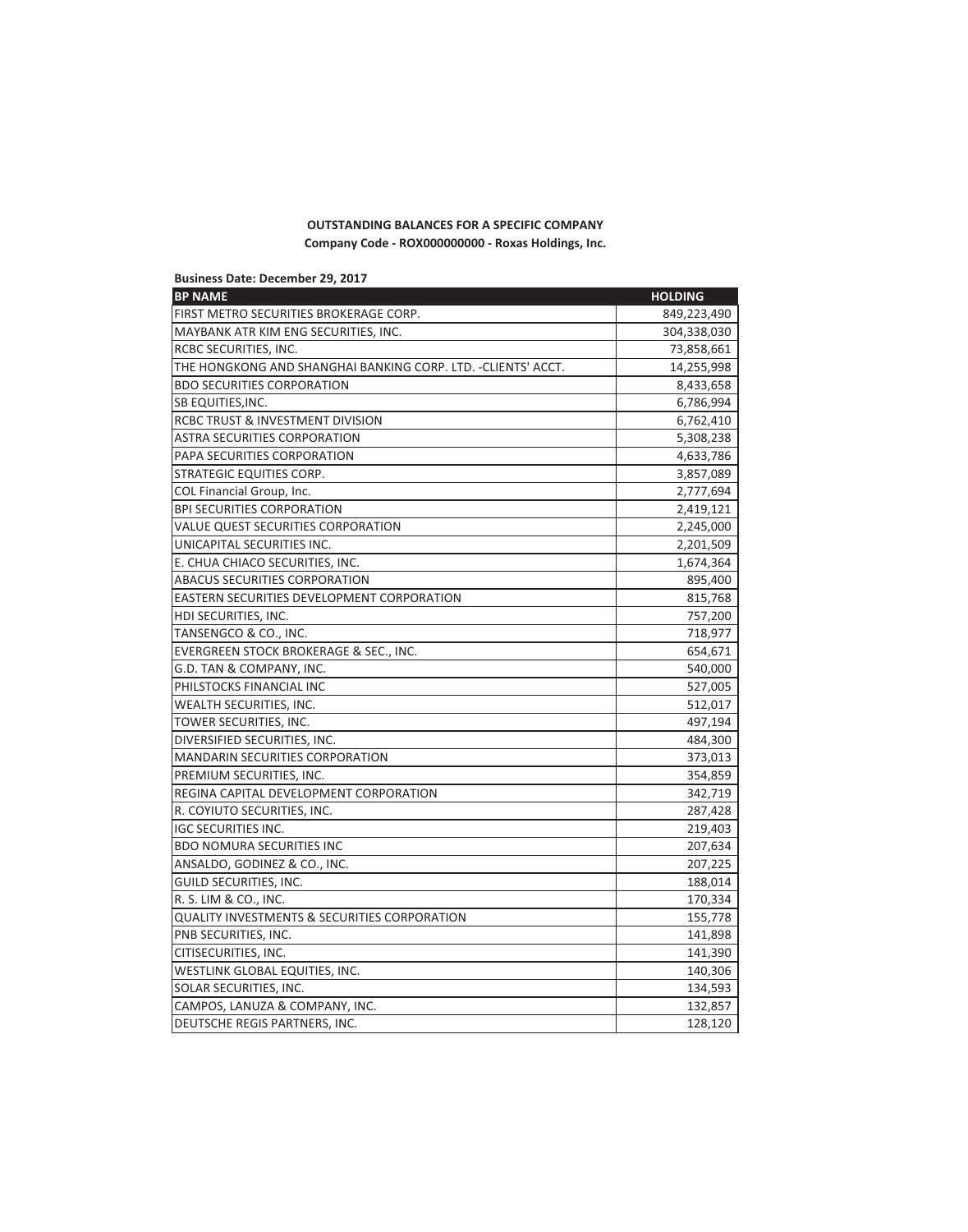| CHINA BANK SECURITIES CORPORATION                 | 120,000 |
|---------------------------------------------------|---------|
| SUMMIT SECURITIES, INC.                           | 102,583 |
| AB CAPITAL SECURITIES, INC.                       | 95,448  |
| TRITON SECURITIES CORP.                           | 95,344  |
| LOPEZ, LOCSIN, LEDESMA & CO., INC.                | 90,080  |
| A & A SECURITIES, INC.                            | 81,848  |
| AP SECURITIES INCORPORATED                        | 74,198  |
| B. H. CHUA SECURITIES CORPORATION                 | 68,792  |
| PCCI SECURITIES BROKERS CORP.                     | 67,330  |
| F. YAP SECURITIES, INC.                           | 65,694  |
| LUYS SECURITIES COMPANY, INC.                     | 62,309  |
| JSG SECURITIES, INC.                              | 60,560  |
| PAN ASIA SECURITIES CORP.                         | 60,000  |
| DAVID GO SECURITIES CORP.                         | 57,252  |
| UCPB SECURITIES, INC.                             | 50,242  |
| GOLDEN TOWER SECURITIES & HOLDINGS, INC.          | 46,899  |
| FIRST ORIENT SECURITIES, INC.                     | 46,800  |
| INVESTORS SECURITIES, INC,                        | 45,500  |
| YAO & ZIALCITA, INC.                              | 41,000  |
| ALPHA SECURITIES CORP.                            | 37,214  |
| PHILIPPINE EQUITY PARTNERS, INC.                  | 36,977  |
| YU & COMPANY, INC.                                | 36,284  |
| JAKA SECURITIES CORP.                             | 35,880  |
| GLOBALINKS SECURITIES & STOCKS, INC.              | 35,348  |
| EQUITIWORLD SECURITIES, INC.                      | 34,952  |
| R. NUBLA SECURITIES, INC.                         | 32,000  |
| MOUNT PEAK SECURITIES, INC.                       | 25,240  |
| BA SECURITIES, INC.                               | 25,225  |
| MERIDIAN SECURITIES, INC.                         | 22,000  |
| I. B. GIMENEZ SECURITIES, INC.                    | 20,616  |
| OPTIMUM SECURITIES CORPORATION                    | 20,338  |
| TIMSON SECURITIES, INC.                           | 19,100  |
| RTG & COMPANY, INC.                               | 18,708  |
| E.SECURITIES, INC.                                | 17,160  |
| IMPERIAL, DE GUZMAN, ABALOS & CO., INC.           | 16,248  |
| INTRA-INVEST SECURITIES, INC.                     | 13,512  |
| THE FIRST RESOURCES MANAGEMENT & SECURITIES CORP. | 13,114  |
| <b>VENTURE SECURITIES, INC.</b>                   | 12,680  |
| BELSON SECURITIES, INC.                           | 12,487  |
| R & L INVESTMENTS, INC.                           | 11,830  |
| MACQUARIE CAPITAL SECURITIES (PHILIPPINES), INC.  | 11,547  |
| EAST WEST CAPITAL CORPORATION                     | 10,224  |
| TRENDLINE SECURITIES CORPORATION                  | 9,996   |
| BENJAMIN CO CA & CO., INC.                        | 9,960   |
| A. T. DE CASTRO SECURITIES CORP.                  | 5,228   |
| UOB KAY HIAN SECURITIES (PHILS.), INC.            | 5,000   |
| NIEVES SECURITIES, INC.                           | 4,056   |